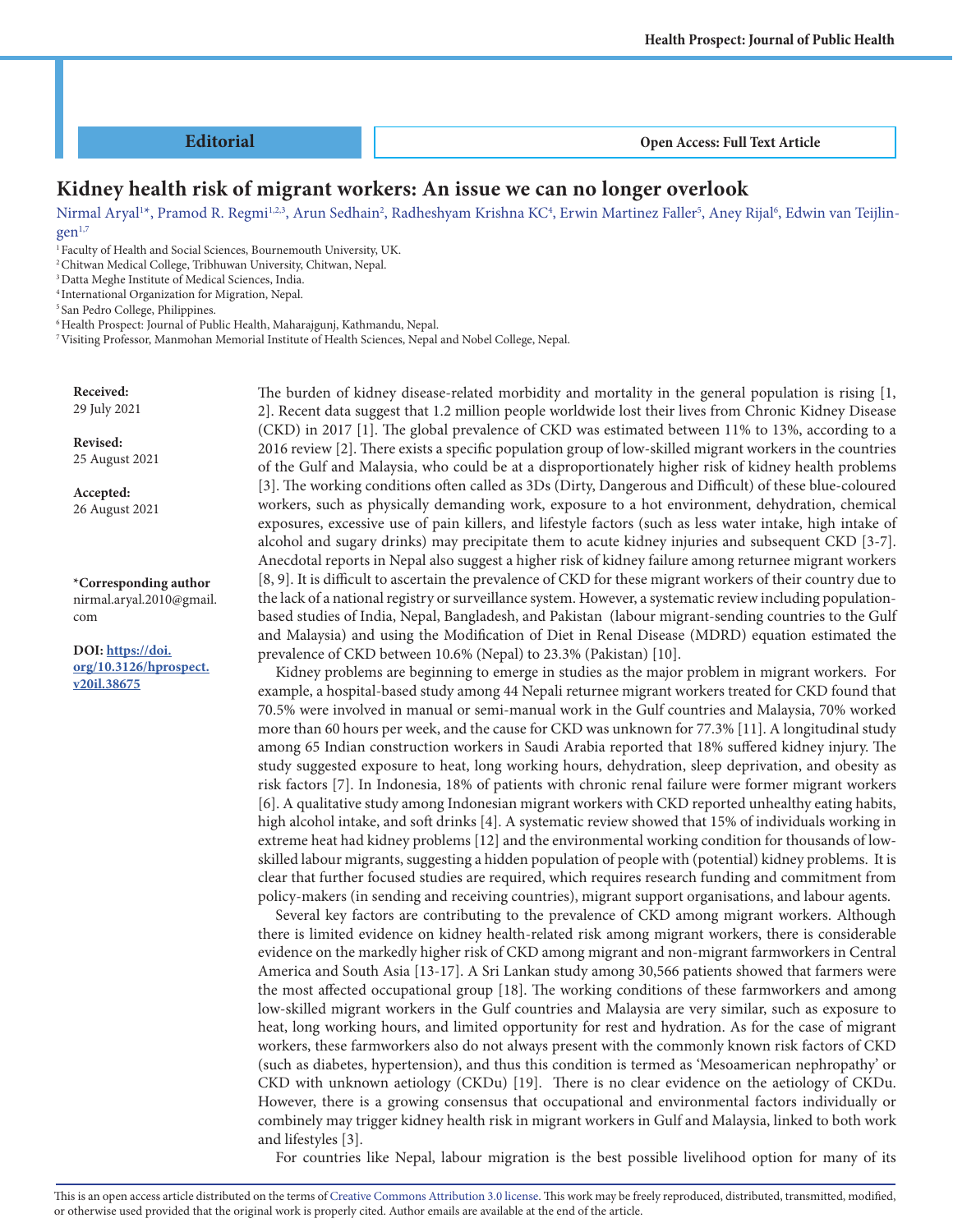# **Aryal et al. (2021) Editorial**

population. Nepal has issued over 4 million labour permits since 2008 for work-related employment, mainly in the countries of the Gulf and Malaysia [20]. Nearly half of Nepali households have had at least one migrant member in the last decade [21]. According to the Nepal Labour Migration Report 2020, Nepali migrants sent over US 8.8 Billion Dollars of remittance in the year 2018/19 [20]. Unfortunately, such financial gains to the migrants, their families, and the country come with the cost of health issues like kidney health problems which are very difficult to manage in low-income countries like Nepal. The services for treating kidney-related problems are expensive in associated medical cost and limited in number, especially during the end-stage renal disease (ESRD) [18, 22, 23]. A study in Nepal showed that out-of-pocket expenses for hemodialysis are US dollars 209 per month, and 78% of patients on regular dialysis faced catastrophic health expenditure, pushing them towards poverty [24]. It has even more crucial financial implications for migrant workers and their families as they are usually among the poorest in society.

In 2019, four of the authors (NA, PR, EF, EvT) carried out a patient-public involvement (PPI) workshop in Malaysia on kidney health issues of Nepali migrants [3]. They identified possible risk factors contributing to kidney problem among the participants in the workshop. In many factories in Malaysia, there was a fixed schedule for toilets or drink to avoid disruption in their work pattern. They argued that security guards drink little water to avoid needing the toilets because replacement guards are not available, and many workplaces do not provide drinking water. Also, the workshop participants informed that Nepali migrants work continuously for several weeks without a day off, use a high dose of painkillers and drink a high amount of alcohol (including locally brewed possibly hazardous or counterfeits). It is worth mentioning that migrant workers could have been exposed to these risky lifestyle habits pre-migration, especially alcohol intake and smoking.

In 2019/2020, we conducted an online survey with 38 Nepal-based nephrologists (out of 51 in the country at that time) on kidneyrelated problems of returnee migrant workers (submitted for publication). The majority of participating nephrologists reported that Nepali migrant workers are at a higher risk of kidney problems than the general population in the country. The causes of kidney problems of returnee migrant workers were of unknown aetiology and less likely to be linked to traditional risk factors, such as hypertension, diabetes, and lifestyle (especially diet and alcohol intake).

In light of the scarce scientific evidence, neither labour migrants sending and receiving countries, employers, migrant-related organisations, nor migrants themselves have realized the burgeoning burden of kidney health risk. There was generally underestimation of simple/basic preventive measures due to a lack of awareness of the problem [25]. Therefore, there is an urgent need to raise kidney health awareness, especially among vulnerable population groups such as migrant workers. We strongly feel that the growing scientific basis justifies further investigation. As a starting point, we should carry out epidemiological studies to establish the relative size and determinants of kidney health risk of low-skilled migrant workers. For example, we need an accurate assessment of kidney health risks and related occupational health risks in destination countries and returnee migrant workers. We urge relevant health researchers (especially from labour migrant-sending and receiving countries) and migration/health research-related funding bodies to pay urgent attention to this issue.

## **Conflicts of interest**

There are no conflicts of interest.

### **Acknowledgements**

We thank all those who took part in our study: the workshop participants in Malaysia and the nephrologists in Nepal. We also thank the UK funders of our wider research GCRF (The Global Challenges Research Fund) and Bournemouth Univerity's QR fund.

### **References**

- 1. Bikbov B, Purcell CA, Levey AS, Smith M, Abdoli A, Abebe M, et al. Global, regional, and national burden of chronic kidney disease, 1990–2017: a systematic analysis for the Global Burden of Disease Study 2017. The Lancet. 2020;395(10225):709-33. https://doi.org/10.1016/S0140-6736(20)30045-3
- 2. Hill NR, Fatoba ST, Oke JL, Hirst JA, O'Callaghan CA, Lasserson DS, et al. Global prevalence of chronic kidney disease–a systematic review and meta-analysis. PloS One. 2016;11:e0158765. https://doi.org/10.1371/journal.pone.0158765
- 3. Aryal N, Regmi PR, Faller EM, van Teijlingen E, Khoon CC, Pereira A, et al. Sudden cardiac death and kidney health related problems among Nepali migrant workers in Malaysia. Nepal Journal of Epidemiology. 2019;9(3):788-91. http://doi.org/10.3126/nje.v9i3.2580510.3126/nje.v9i3.25805
- 4. Isroin L, Suandika M. Behavioral impact on kidney function among Indonesian migrant workers. Kesmas: National Public Health Journal. 2019;14(1):1-8. http:// journal.fkm.ui.ac.id/kesmas/article/view/2720
- 5. Pradhan B, Kjellstrom T, Atar D, Sharma P, Kayastha B, Bhandari G, et al. Heat stress impacts on cardiac mortality in Nepali migrant workers in Qatar. Cardiology. 2019;143(1):37-48. https://doi.org/10.1159/000500853
- 6. Isroin L. Heavy activity risks chronic renal failure. Pros International Joint Conference 2015.
- 7. Al-Bouwarthan M, Quinn MM, Kriebel D, Wegman DH. Risk of kidney injury among construction workers exposed to heat stress: a longitudinal study from Saudi Arabia. International Journal of Environmental Research and Public Health. 2020;17(11):3775. https://doi.org/10.3390/ijerph17113775
- 8. Rai OA. A mysterious rash of kidney failures. Nepali Times. Published on 7 April, 2017. http://archive.nepalitimes.com/article/Nepali-Times-Buzz/A-mysteriousrash-of-kidney-failures,3639
- 9. Dhakal S. Renal failure rampant among migrants. The Himalayan Times. Published on 02 September, 2017. https://thehimalayantimes.com/nepal/renal-failurerampant-among-migrants/